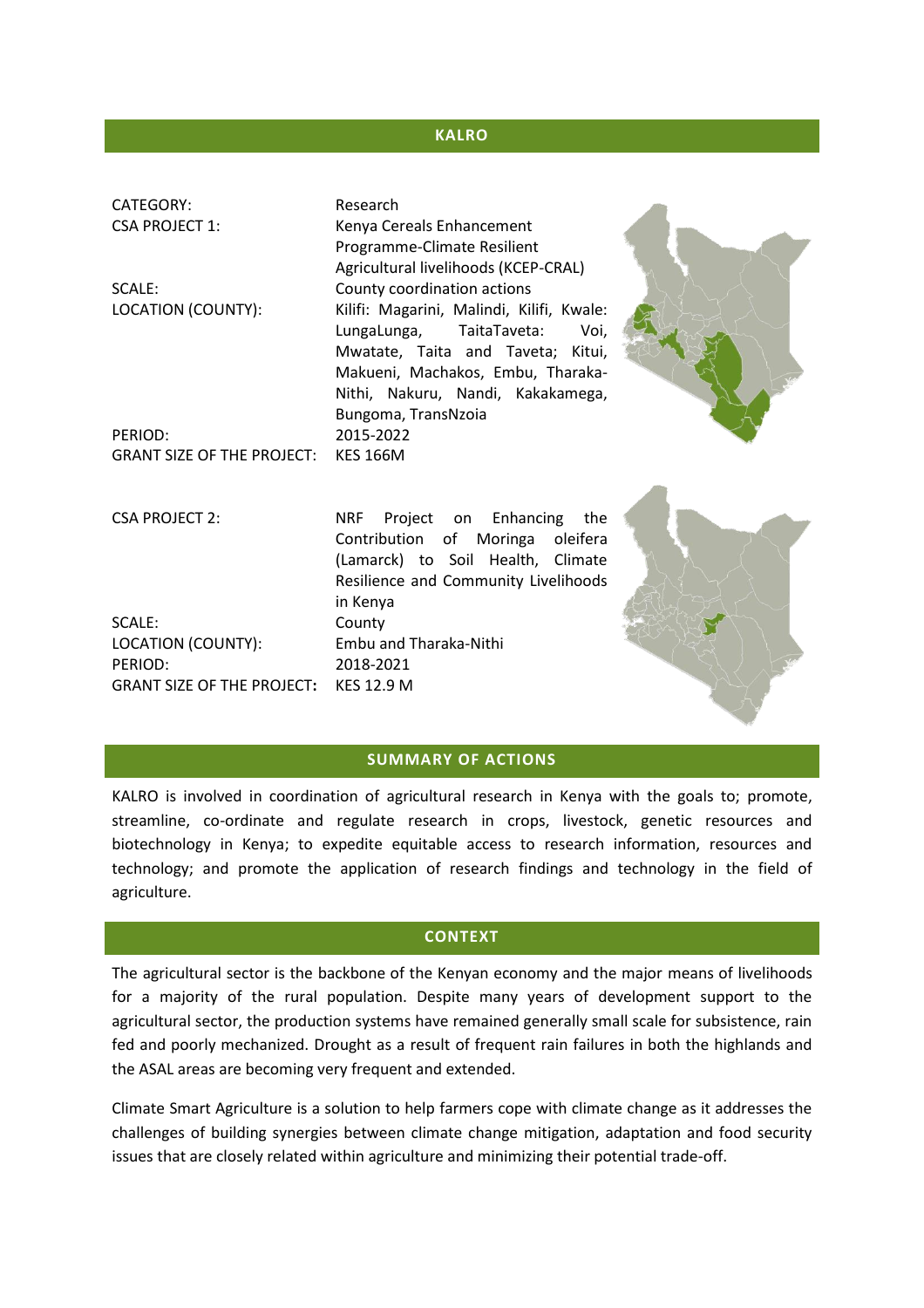# **OBJECTIVE OF THE PROJECT**

**Project 1-KCEP-CRAL:** To enhance capacity building for Climate-Resilient cereal productivity to contribute towards national food deficit

**Project 2-NRF:** To enhance the contribution of Moringa Oleifera to soil health, climate resilience and community livelihoods in Kenya.

| <b>FARM LEVEL</b>                                  | <b>TARGET(No of FARMERS)</b>                                                                                 | <b>INDICATORS MONITORED</b>                                                                                                             |  |
|----------------------------------------------------|--------------------------------------------------------------------------------------------------------------|-----------------------------------------------------------------------------------------------------------------------------------------|--|
| Soil management                                    | An average of 12,000 per<br>county. A total of 185,000<br>farmers, 100,000 farmers from<br>the ASAL counties | Erosion levels;<br>Fertility (PH), Carbon content, nutrient levels                                                                      |  |
| Promotion of<br>drought tolerant<br>crops          | 12,000 per county                                                                                            | Yield,<br>Post harvest losses                                                                                                           |  |
| Disease and pest<br>management                     | 12,000 per county                                                                                            | Number of pests and diseases;<br>Methods used in control                                                                                |  |
| <b>BEYOND FARM</b><br><b>LEVEL</b>                 | <b>TARGET BENEFICIARIES</b>                                                                                  | <b>INDICATORS MONITORED</b>                                                                                                             |  |
| Gender (Youth and<br>Women inclusion in<br>CSA)    | At least 50% of women and<br>youths in the projects                                                          | Resource ownership/control, access and use<br>Decision making participation of women and<br>youths<br>Benefits from crops sale proceeds |  |
| CSA based access to<br>markets and value<br>chains | Farmers linked to markets for<br>the crops being supported                                                   | Number of farmers linked<br>Number of markets<br>Incomes generated                                                                      |  |

# **KEY INTERVENTIONS FOR PROJECTS 1 AND 2**

### **PARTICIPATION IN KEY CLIMATE &AGRICULTURE NETWORKS**

KALRO is a member of the Climate Smart Agriculture Multi stakeholder Platform.

| <b>INVOLVEMENT IN CSA</b> | <b>RELEVANCE OF CSA MSP TO WORK</b> |
|---------------------------|-------------------------------------|
| Research                  | Information about CSA               |
| Policy formulation        | Networking                          |
| Knowledge dissemination   | Learning and exchange               |
| Technology transfer       | Reporting and showcasing            |

# **RECOMMENDATION ON WAYS TO SUPPORT MSP**

Dissemination of climate smart agriculture knowledge and technologies